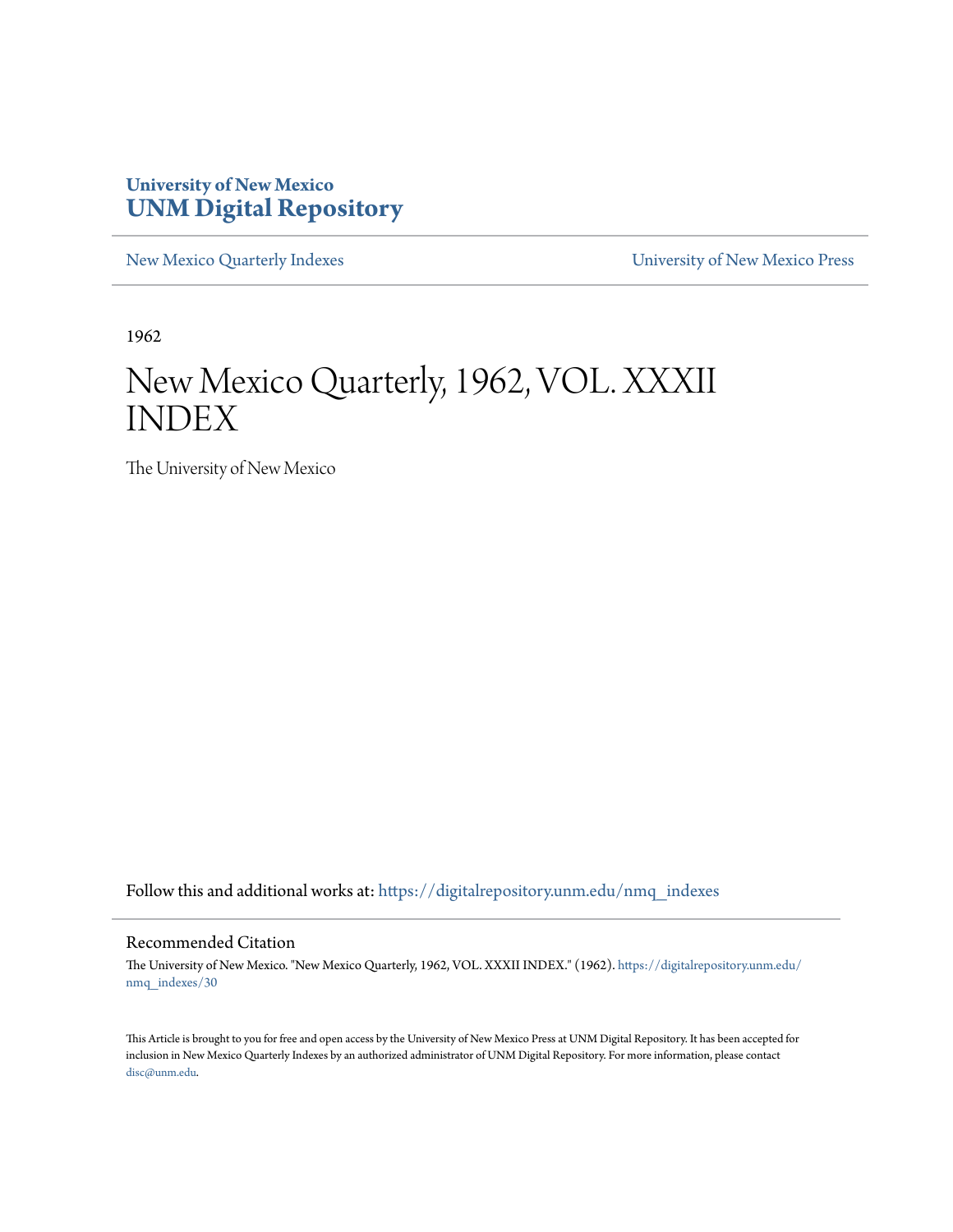# CURRENT PERIODICAL SERIES

## TITLE: NEW MEXICO QUARTERLY

VOLUME:  $32$  ISSUES:

DATE:  $Spring/Summmer 1962 -$ Autumn/Winter 1962-63

This publication is reproduced by agreement with the publisher. Extensive duplication or resale without permission is prohibited.

University Microfilms, Ann Arbor, Michigan,

# PUBLICATION NO.: 216

# $1 - 4$  $(2$  issues)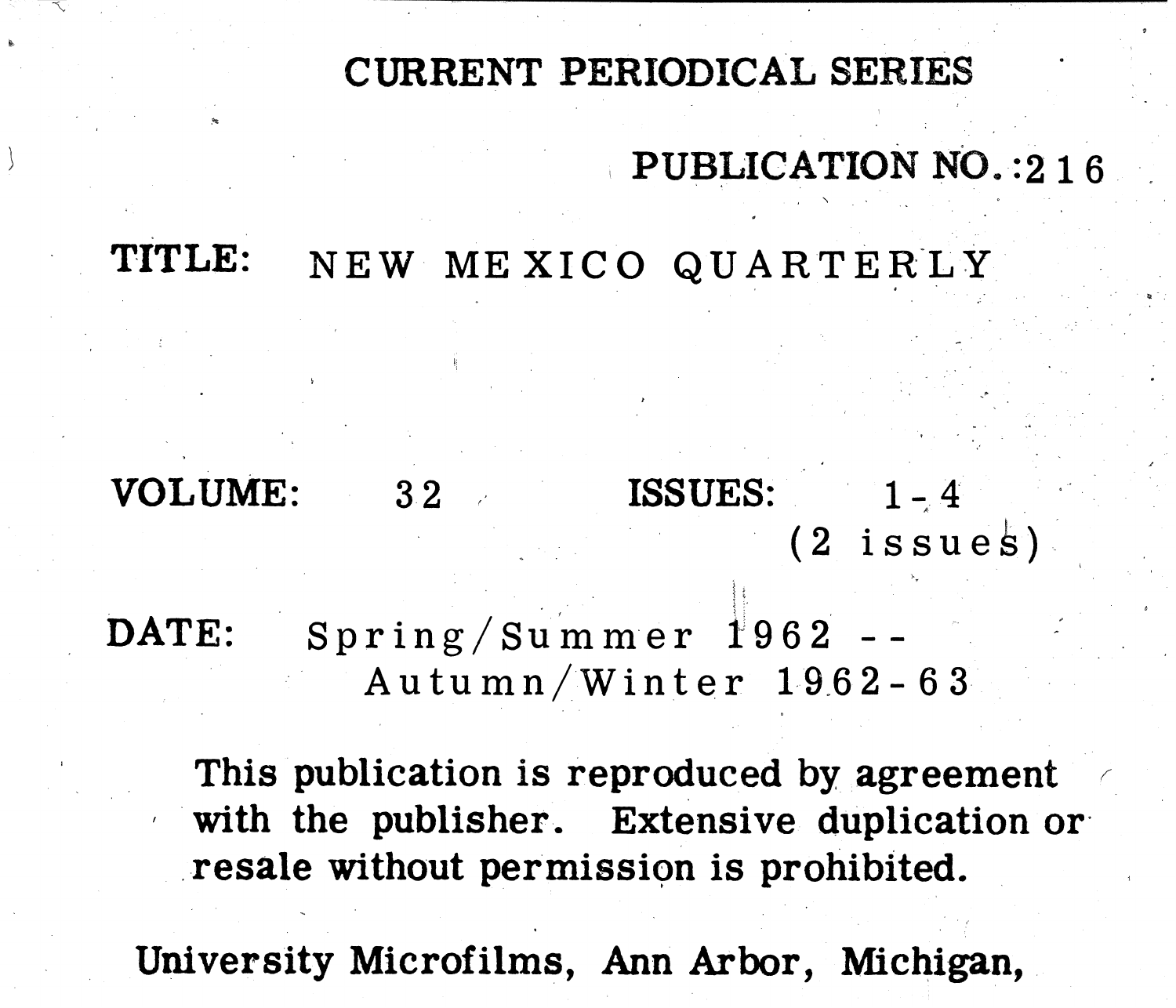#### INDEX TO VOLUME XXXII

#### ARTICLES

#### Angell, Richard C. Of Poets and Markets: A Mixed Bag of Little Magazines, 209

- Hugo, Howard E. Beachhead by Schooner in the Solomons: The Second Allied Invasion of Choiseul, 129
- Hyman, Stanley Edgar. The Golden Bough as Literature, 12
- Meaders, Margaret Inman. The Caribe-Cunas & Their Jungle Magic, 39
- Northrop, Stuart A. New Mexico's Fossil Record, Eighth Annual UNM Research Lecture, supplement following p. 96
- Pearce, T. M. The Lure of Names, Ninth Annual UNM Research Lecture, 160

Tatschl, John. Notes in Transit, 101

#### **FICTION**

Bode, Elroy. Macbeth Rides Again, 31

- Crago, Louise. An Evening with Crespi, 50 Epps, Bernard. Sand Sculpture, 24; A House
- of Cards, 28
- Hethmon, Richard H. Suffer the Little Children, 179.
- Hunter, A. Wolf. Night Child, 122

Nugent, Joel: Hands, 188

Skolle, John. Herr Bauer, 201

Stuart, Jesse. Nearly Tickled to Death, 5

#### DRAMA

Ross, Arthur R. Dialogue from a Garden, 145

#### **ILLUSTRATIONS**

- Keeler, Clyde. Caribe-Cuna photographs, following 40
- Pierce, Horace T. Drawings, 30, 38
- Tatschl, John. Drawings, cover Vol. XXXII, No.  $3$  and  $4$ ;  $99-121$

Carey, Carl. Two Images of Loss, 61

Dickey, Franklin. Ode on a Grecian Urn, 58; Advent, 59; Tractate on Education, бо

Ebelt, Alfred. From Florida, 60

- Field, Rosamond. Currants and Ferns, 193
- Ginsberg, Louis. Remembering Ruined Cities, 178

Gross, Alan. Lancelot, 200

- Harmon, Florence. The Masks, 195
- Harrington, Helen. Adam, 196; Eve, 196; The Snake, 197
- Heckman, Bruce. Noisy Spider, 198
- Heckman, William O. At Kiowa, 197
- Honig, Edwin. Elegy, 156
- Humerickhouse, Elizabeth. Flamingo, 198
- Kuo, Carol. Clarity of Candles, 105
- Morris, Herbert. June's Letter, 198; Brazilian Happiness, 199
- Price, Vincent Barrett. Readings Number II, 57
- Scott, Winfield Townley. Unclosing Circle, 54; Master of Arts, 55; The Outcast, 56

Summers, Hollis. For a Seagull, 159

Worley, James. No to October, 159

#### **BOOK REVIEWS**

Abbe, George. Collected Poems, 230; Anthology of Contemporary American Poetry, 231; Poetry in the Round: A Poetry Workshop, 231

Allen, Don Cameron, ed. The Moment of Poetry,  $243$ 

Allen, Donald M., ed. The New American Poetry: 1945-1960, 253

Beckett, V. B. Baca's Battle, 75

- Bespaloff, Rachel. On the Iliad, 93
- Broomell, Myron H. The Outdoor Labyrynth,  $8<sub>3</sub>$

270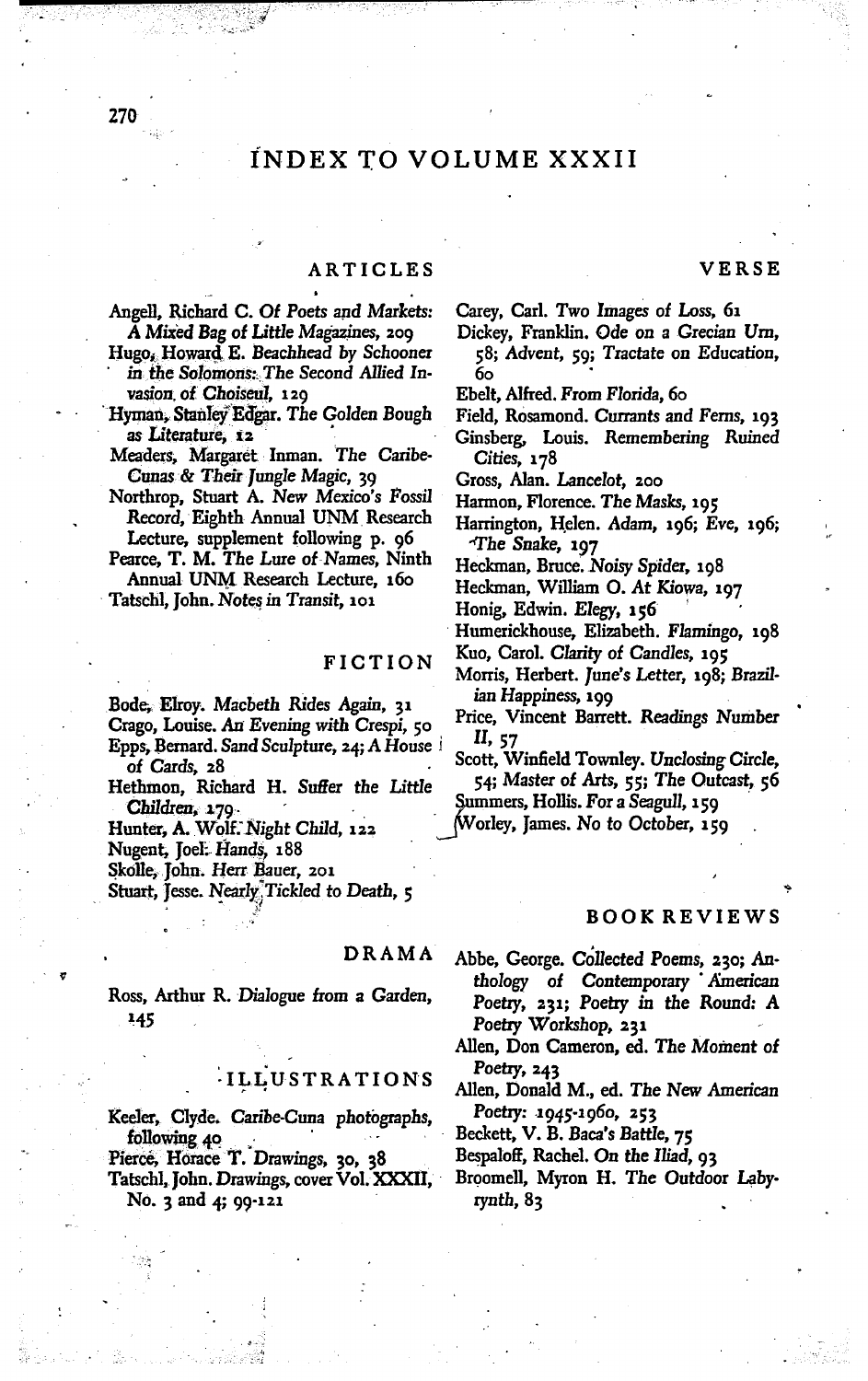- Buckler, William E., ed. *Novels in* the Making, 70
- Cambon, Glauco, Recent American Poetry, 243  $\qquad \qquad$
- Chay, Marie. *Pilgrim's* Pride, 88
- . Creeley, Robert. For *Love,* 219
- Daly, L. J., *The Medieval* University, 2.50
- Dockstader, Frederick J. Indian Art *in* America, 84
- Feldman, Irving. *Works* and Days apd Daly, L. J., The Medieval University, 250<br>Dockstader, Frederick J. Indian Art in<br>America, 84<br>Feldman, Irving. Works and Days and<br>Other Poems, 235<br>Frohock, W. M. Strangers to This Ground:
- *Cultural* Diversity *in* Contemporary' American Writing, 2.42
- Fry, Roger. Last Lectures by Roger Fry, ed. Kenneth Clark, 80
- Gaston, Edwin B., Jr. *The Early Novel* of the Southwest, A Critical History of Southwestern Fiction, 1819-1918, 73.
- Golden, Cipe Pinless; Curt.Wechs; Robert ' Strunsky, cds.. *The* Visual Craft of William Golden, 251
- Hall, Donald; Robert Pack; Louis Simpson, eds. New Poets of England and America, 253
- Hall, Donald; Robert Pack, cds. New Poets of England and America, Second *Selec* tion, 253
- Hansen, Harry. *The Civil* War: A New *One-Volume* History, 95
- Hawkins, Sir John. The Life of Samuel Johnson, ed. Bertram H. Davis, 65
- Heine, Heinrich. Poems (trans. Ernst  $Feise)$ , 224
- Hungerford, Edward P., ed. Poets *in* Progress, 243 .
- Jonas, Frank H., ed. Western Politics, 245
- Kitchen, Helen, ed. The Educated African: A Country-by-Country Survey of Edu*cational*Developmentin *Africa, 249*
- Korson, George, ed. Rennsylvania Songs and Legends; *Black* Rock: *Mining Folklore* of the Pennsylvania *Dutch, 248* A Country-by-Country Survey of Educational Development in Africa, 249<br>Korson, George, ed. Rennsylvania Songs and<br>Legends; Black Rock: Mining Folklore of<br>the Pennsylvania Dutch, 248<br>Kowenhoven, John A. The Beer Can by the<br>H
- Kowenhoven, Jqhn A. *The* Beer Canby the
- *Checklist* of Interpretation since 1925 of *British* and American Poems Past and Present, 252.
- Lever, Katherine. *The Novel* and the Reader, 70
- Lewis, C. S. An Experiment in Criticism, 69
- Lueders, Edward, ed. *The* College and Adult Reading List of Books in Literature 'and the Fine *Arts,. 234*
- Macmillan's Frontier West *Books,* JUVenIle Series, 92
- Malik, Keshev. Rippled Shadows, A *Collec*tion of Poems, 251
- Miller, Henry. Stand Still Like the Hum $m$ ingbird,  $252$
- Montgomery, Marion. *The* Wandering of Desire, 87
- O'Houle,. Cyril. *the* Inquiring *Mind:* A Study of the *Adult* Who Continues to Learn, 254
- Palmer, Leonard R. Myceffaeans and *Minoans, 232*
- Pearson, Jim Berry. *The* Maxwell Land *Grant,* 228

Prescott, H. F. M. Mary Tudor, 94

- Reichel-Domatoff, Gerardo and Alicia. The **People of Aritama: The Cultural Person-**
- ality of a Colombian Mestizo Village, 81 Rilke, Rainer Maria. Duino Elegies (trans. . C. F. MaCIntyre), 224'
- Rittenhouse, JaCk D., ed. New Mexico *Civil* War Bibliography, 75
- Sacks, Benjamin. *The* Religious Issue *in* the State *Schools* of England and Wales, 1902-1914: A Nation's Quest for Human Dignity, 90
- Sale, Roger, ed. Discussions of the *Novel*,
- 7° Saroyan, William. Here Comes There Goes . You Know *Who,* 78 .
- Scholes, Robert, ed.' Approaches to the *Novel,* 70' ,
- Scott, Winfield Townley. Exiles and Fabrications, 86 .
- Sitwell, Edith. Fanfare for Elizabeth, 93
- Ulibarri, Sabine. AI Cie10 se Sube a Pie, 238 Wagner, A. R.<sup>\*</sup>English Ancestry, 94
- Warshow, Robert. The Immediate Experi-
- ence, 2.40 . Wiesel, Elie. *The'* Accident, '79
- Wilson, Edmund. Patriotic Gore: Studies of the American Civil War, 76